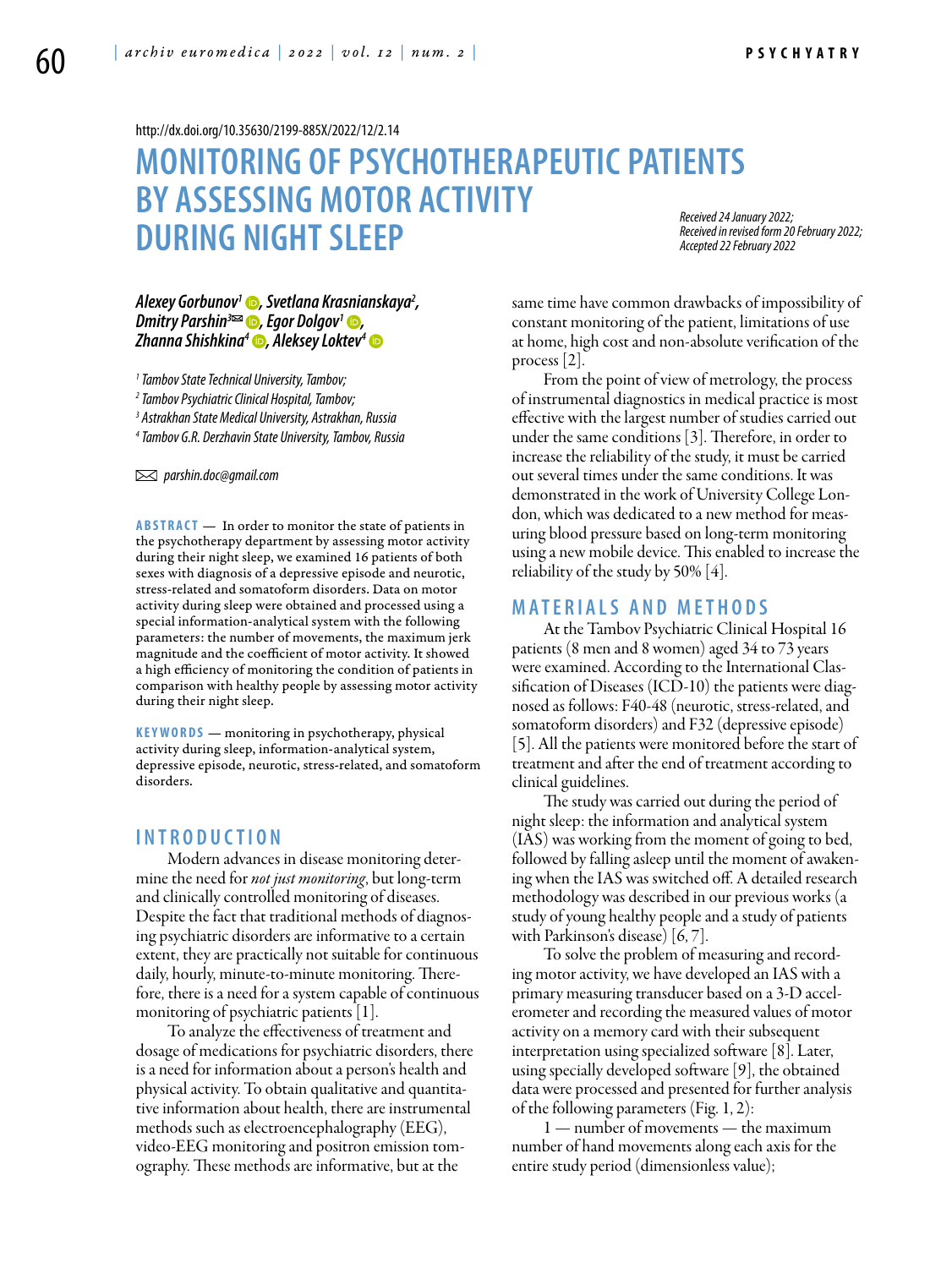

*Fig. 1. Monitoring patients with depressive episode before treatment*



*Fig. 2. Monitoring patients with depressive episode after treatment*

2 — maximum jerk value — the maximum value of the modules of the rate of acceleration change during data recording  $(g/s)$ ;

3 — coefficient of physical activity — the ratio of the number of files with significant physical activity to the total number of files (%).

#### **R esults**

As a result of the study, the following data were obtained.

In the group of patients with neurotic and somatoform disorders before treatment, the following results were obtained: the average value for the number of movements was 13.1; the maximum value was 23; the minimum value was 9. The average value of the maximum jerk magnitude was 24.4 g/s; the maximum value was  $36 \text{ g/s}$ ; the minimum value was  $10 \text{ g/s}$ . The average value of the coefficient of motor activity was 11.4%; the maximum value was 40.8%; the minimum value was 5.9%. After treatment: the average value for the number of movements was 18.2; the maximum value was 29; the minimum value was 11. The average value of the maximum jerk magnitude was 22.9 g/s;

the maximum value was 36 g/s; the minimum value was 17 g/s. The average value of the coefficient of motor activity was 15.8%; the maximum value was 28.1%; the minimum value was 8.5%.

In the group of patients with depressive episodes before treatment, the following results were obtained: the average value for the number of movements was 21.5; the maximum value was 40; the minimum value was 12. The average value of the maximum jerk magnitude was 34.0 g/s; the maximum value was 43.1 g/s; the minimum value was 30.1 g/s. The average value of the coefficient of motor activity was 29.0%; the maximum values was 35.1%; the minimum value was 22.9%. After treatment: the average value for the number of movements was 15.7; the maximum values was 33; the minimum value was 10. The average value of the maximum jerk magnitude was 18.9 g/s; the maximum values was 29 g/s; the minimum value was 13 g/s. The average value of the coefficient of motor activity was 26.9%; the maximum values was 38.4%; the minimum value was 14.5% (Fig. 1, 2).

#### **D iscussion**

In patients diagnosed with F40-48, the following dynamics of indicators was revealed in comparison with the state before treatment and the state after treatment. The average value of the number of movements increased from 13.1 to 18.2 — by 40.2%. The average value of the maximum jerk magnitude decreased from 24.4 g/s to 22.9 g/s — by 6.1%. The average value of the coefficient of physical activity increased from 11.4% to 15.8% — by 38.6%.

Patients diagnosed with F 32 showed the following dynamics of indicators in comparison with the state before treatment and the state after treatment. The average value of the number of movements decreased from 21.5 to  $15.7 -$  by 26.9%. The average value of the maximum jerk value decreased from  $34.0 \text{ g/s}$  to  $18.9 \text{ g/s}$  — by  $44.4\%$ . The average value of the coefficient of motor activity decreased from 29.0% to 26.9% — by 0.7% (Fig. 1, 2).

#### **C onclusion**

When compared with the results in healthy people [6], there are noticeable differences in patients with diagnoses F 40-48 and F 32 in terms of the parameters of the coefficient of motor activity and the number of movements.

**REFERENCES**<br>1. ZENKOV L.R. Clinical electroencephalography (with elements of epileptology). MEDpress-inform, 2017, р. 345. (Date of the application: 17.12. 2021. Available from: https://static-eu.insales.ru/ files/1/6854/3136198/original/klinich\_electroenzefalografija.pdf ). (In Russ.).